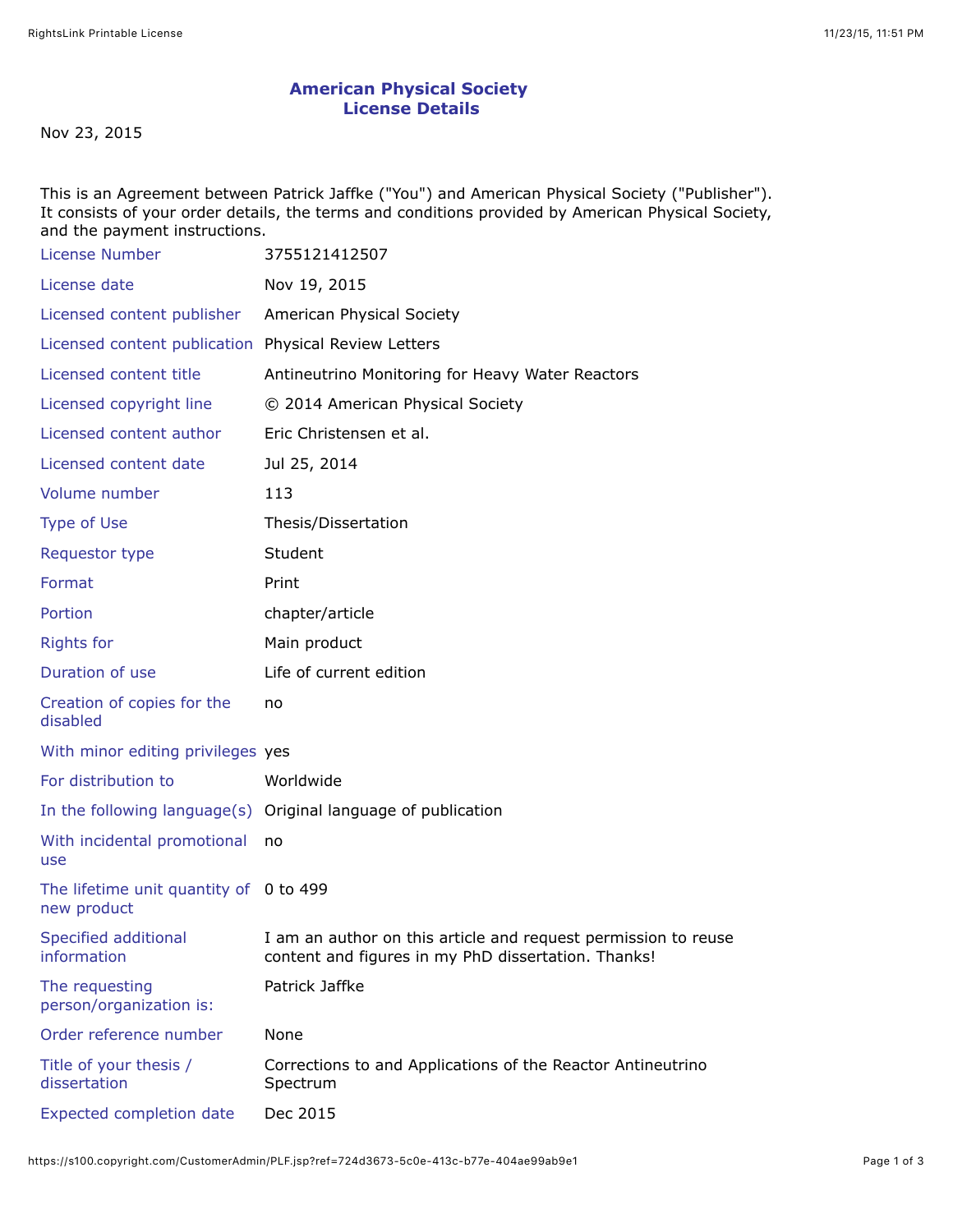| Expected size (number of<br>pages) | 149      |
|------------------------------------|----------|
| Total                              | 0.00 USD |
| <b>Terms and Conditions</b>        |          |

## **Terms and Conditions**

The American Physical Society (APS) is pleased to grant the Requestor of this license a nonexclusive, non-transferable permission, limited to [**print** and/or **electronic** format, depending on what they chose], provided all criteria outlined below are followed.

1. For electronic format permissions, Requestor agrees to provide a hyperlink from the reprinted APS material using the source material's DOI on the web page where the work appears. The hyperlink should use the standard DOI resolution URL,

http://dx.doi.org/{DOI}. The hyperlink may be embedded in the copyright credit line. 2. For print format permissions, Requestor agrees to print the required copyright credit line on the first page where the material appears: "Reprinted (abstract/excerpt/figure) with permission from [(FULL REFERENCE CITATION) as follows: Author's Names, APS Journal Title, Volume Number, Page Number and Year of Publication.] Copyright (YEAR) by the American Physical Society."

3. Permission granted in this license is for a one-time use and does not include permission for any future editions, updates, databases, formats or other matters. Permission must be sought for any additional use.

4. Use of the material does not and must not imply any endorsement by APS.

5. Under no circumstance does APS purport or intend to grant permission to reuse materials to which it does not hold copyright. It is the requestors sole responsibility to ensure the licensed material is original to APS and does not contain the copyright of another entity, and that the copyright notice of the figure, photograph, cover or table does not indicate that it was reprinted by APS, with permission from another source.

6. The permission granted herein is personal to the Requestor for the use specified and is not transferable or assignable without express written permission of APS. This license may not be amended except in writing by APS.

7. You may not alter, edit or modify the material in any manner.

8. You may translate the materials only when translation rights have been granted.

9. You may not use the material for promotional, sales, advertising or marketing purposes.

10. The foregoing license shall not take effect unless and until APS or its agent, Copyright Clearance Center (CCC), receives payment in full in accordance with CCC Billing and Payment Terms and Conditions, which are incorporated herein by reference.

11. Should the terms of this license be violated at any time, APS or CCC may revoke the license with no refund to you and seek relief to the fullest extent of the laws of the USA. Official written notice will be made using the contact information provided with the permission request. Failure to receive such notice will not nullify revocation of the permission.

12. APS reserves all rights not specifically granted herein.

13. This document, including the CCC Billing and Payment Terms and Conditions, shall be the entire agreement between the parties relating to the subject matter hereof. **Other Terms and Conditions**

## **Questions? [customercare@copyright.com](mailto:customercare@copyright.com) or +1-855-239-3415 (toll free in the US) or**